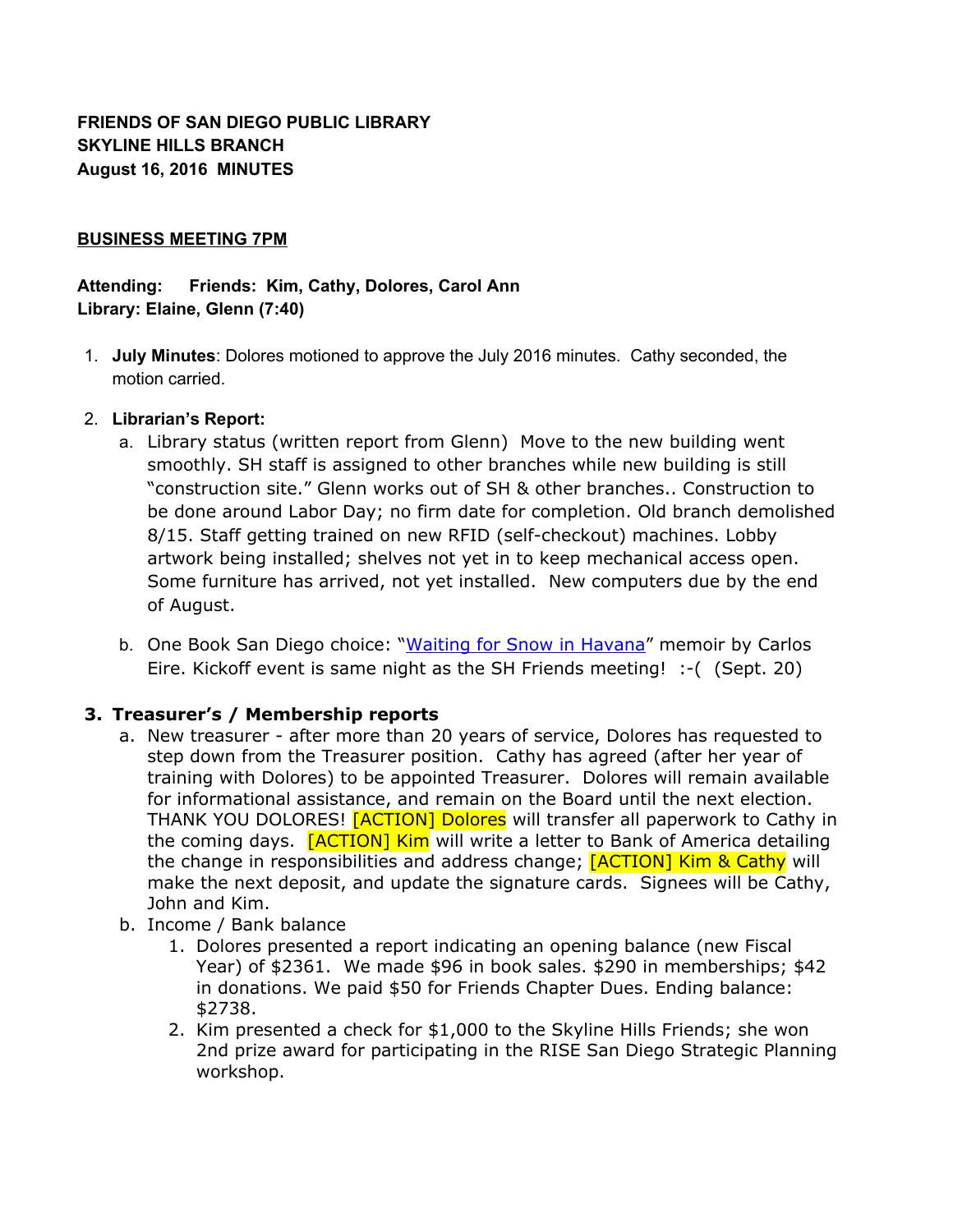- c. New Members: Cathy is sending thank you letters to the 18 new members who signed up in the last month. Kim noted there is not currently a mailing address for the Skyline Library; the mail is being held at the post office until the new library has a mailbox installed. The Friends mail is there as well.
- d. Bank deposit procedure Cathy motioned that up to \$10 be spent on  $#1$  coin envelopes. Dolores seconded, the motion carried.
- e. Dolores expressed concern that the Friends checks and documents were packed away in the new building; Kim said Glenn had retrieved them and they were now available; [ACTION] Kim will get them to Cathy.

# **4. Fundraising report**

- a. "Bye Bye Meadowbrook" party Over 200 people attended the party on July 27. In order to keep track of what it took to put on such an event and maintain transparency, [ACTION] Cathy will create a "Party Summary" spreadsheet with 1) vendor-donated items & value, 2) Friends donated items & value, 3) Friends purchases (reimbursed) items & value. It should include who was responsible for working with specific vendors. **[ACTION] Kim, Cathy, Adrian, and Carol Ann** will collect their receipts or contact respective vendors and get relevant numbers to Cathy ASAP. (Receipts are helpful, but only *required* for reimbursement.)
- b. Grand Opening No official date yet. Elaine reported that the City would let John (the Friends Grand Opening point person) know the meetings were to begin soon & occur mid-mornings.
- c. Bookstore
	- i. Book inventory / donations Kim reported that book donations continue to come in, and she & Carol Ann were making monthly trips to the City Heights branch to collect free books immediately after their big monthly sale. Kim is also picking up from neighbors who respond on NextDoor.
	- ii. Volunteers Cathy's friend, Dorothy, wants very much to help in the new bookstore; Dorothy's granddaughter wants to volunteer for the library. [ACTION] Cathy will have her contact Elaine ASAP re the mentorship program. **[ACTION] Elaine** will share the mentorship program info with Kim so it can be posted on the Friends Facebook page.
- d. Membership (Kim)
	- i. What membership level gets blue bags? DEFERRED TO SEPTEMBER MEETING. Cathy will take one bag for a recent Lifetime Member.

## **5. Administration**

- a. Strategic Plan 2016-2017 Kim reviewed the three goals in the draft Strategic Plan. Further discussion and a vote will be DEFERRED TO SEPTEMBER MEETING.
- b. FSHL Budget purchases library needs Kim suggested that since the Friends had almost \$4000 in the bank, they could make greater contributions to the Skyline Hills Library programming than before, and encouraged Glenn & Elaine to consider making commensurate requests. Elaine suggested a donation to the matching funds program.
- c. City of San Diego Grant process Kim attended a 2-day workshop at USD on applying for City of San Diego Cultural Arts grants. Even though the funds come